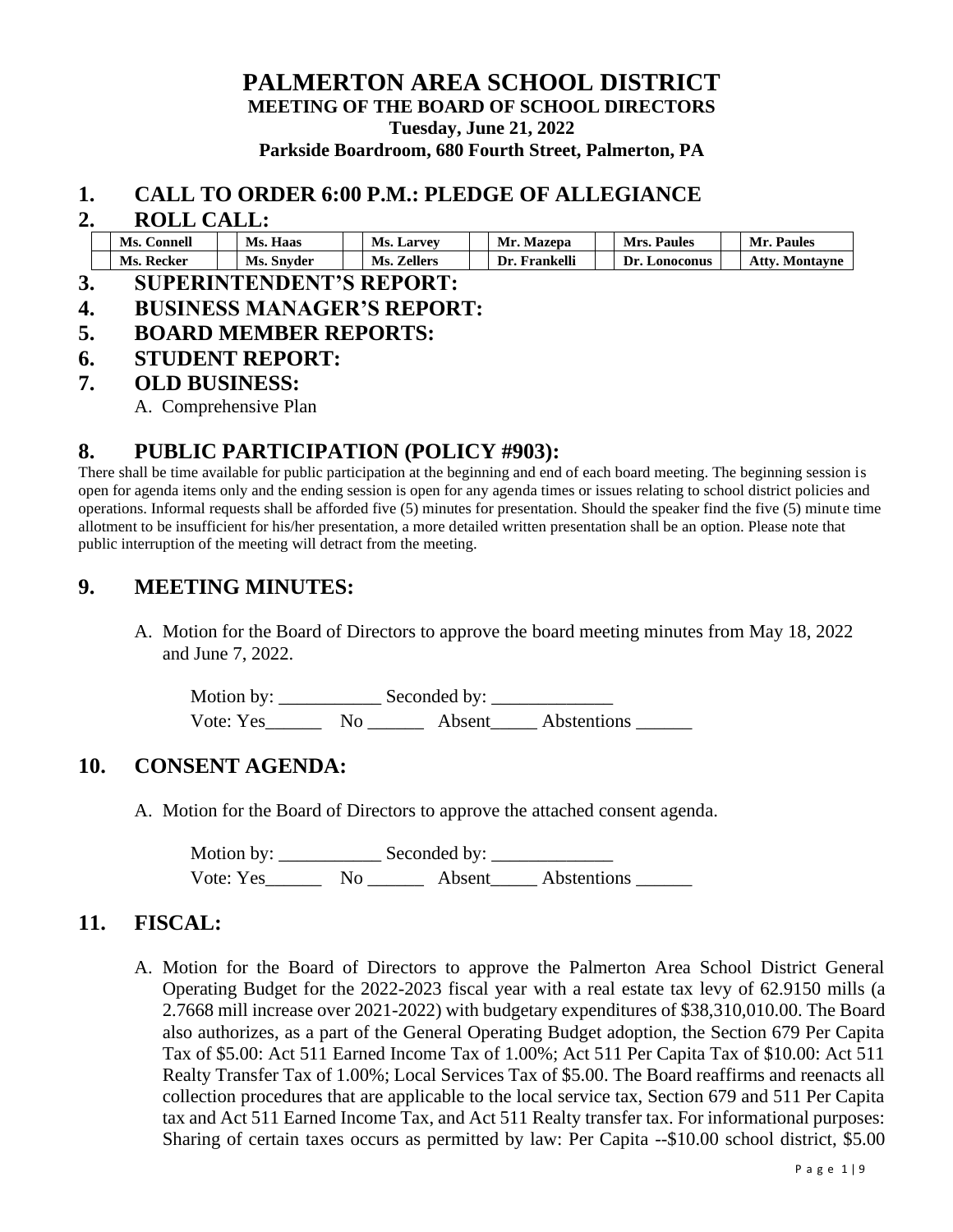municipality; Earned Income Tax --.5% school district, .5% municipality; Realty Transfer Tax -- .5% school district, .5% municipality; Local Services Tax --\$5.00 school district, \$47.00 municipality (enclosure).

Motion by: \_\_\_\_\_\_\_\_\_\_\_ Seconded by: \_\_\_\_\_\_\_\_\_\_\_\_\_ Vote: Yes\_\_\_\_\_\_\_\_ No \_\_\_\_\_\_\_\_ Absent\_\_\_\_\_\_ Abstentions \_\_\_\_\_\_\_

### **12. PERSONNEL:**

A. Motion for the Board of Directors to approve Ryan Kish as Business Manager at a salary of \$128,000.00 prorated effective on August 22, 2022 or sooner upon the release from his current employer for a maximum of five (5) years pursuant to the terms and conditions set forth in a contract negotiated between Mr. Kish and the Palmerton Area School Board.

Motion by: \_\_\_\_\_\_\_\_\_\_\_ Seconded by: \_\_\_\_\_\_\_\_\_\_\_\_\_ Vote: Yes\_\_\_\_\_\_\_\_ No \_\_\_\_\_\_\_\_ Absent\_\_\_\_\_\_ Abstentions \_\_\_\_\_\_\_

B. Motion for the Board of Directors to approve Kelli George as Principal of Towamensing Elementary at a salary of \$90,000.00 prorated effective upon release from her current employer.

Motion by: \_\_\_\_\_\_\_\_\_\_\_ Seconded by: \_\_\_\_\_\_\_\_\_\_\_\_\_ Vote: Yes\_\_\_\_\_\_\_\_ No \_\_\_\_\_\_\_\_ Absent\_\_\_\_\_\_ Abstentions \_\_\_\_\_\_\_

## **13. PUBLIC PARTICIPATION:**

## **14. FOR THE GOOD OF THE ORDER:**

### **15. ADJOURNMENT:**

Motion by: \_\_\_\_\_\_\_\_\_\_\_ Seconded by: \_\_\_\_\_\_\_\_\_\_\_\_\_ Vote: Yes\_\_\_\_\_\_\_\_ No \_\_\_\_\_\_\_ Absent\_\_\_\_\_ Abstentions \_\_\_\_\_\_\_\_\_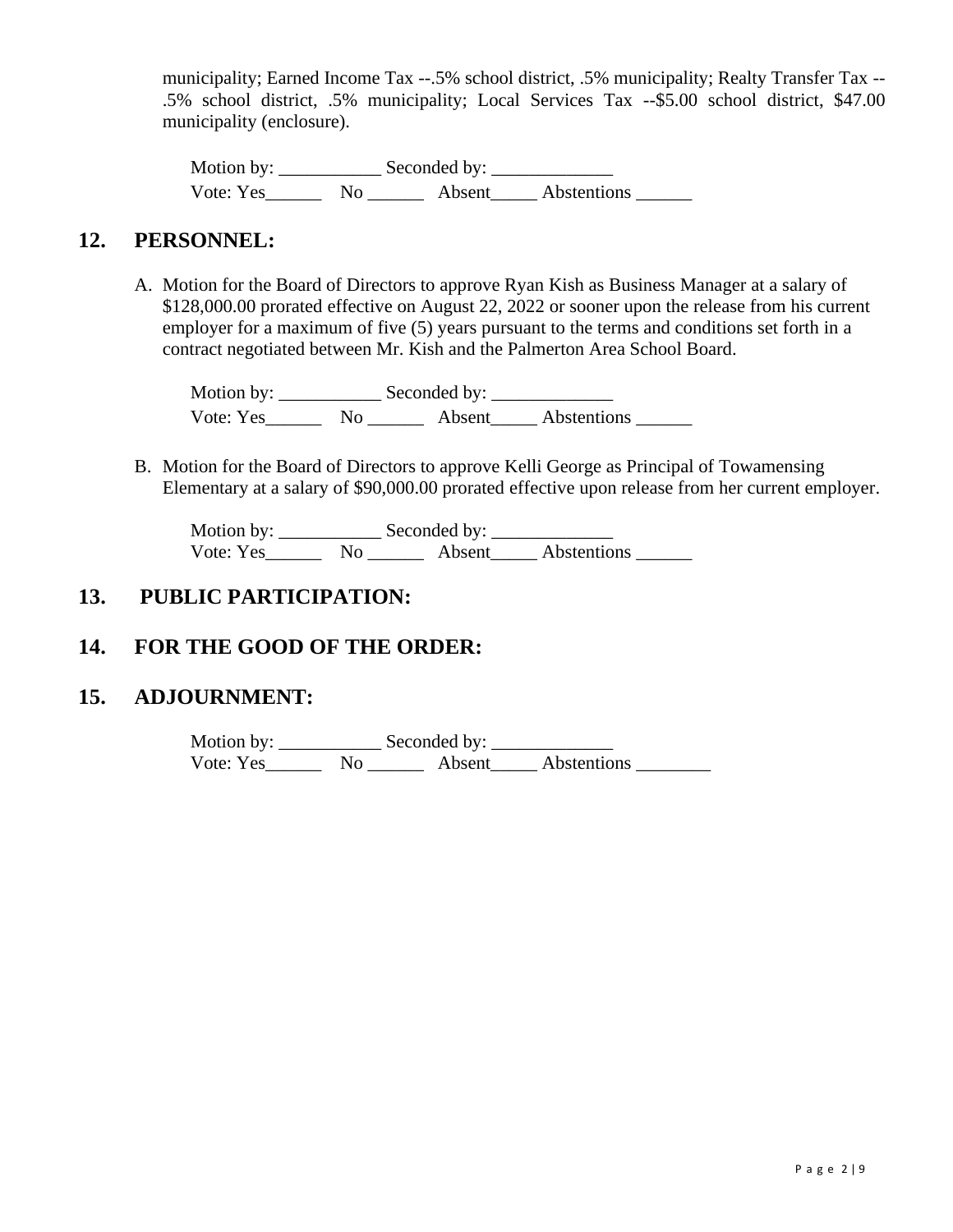## **PALMERTON AREA SCHOOL DISTRICT CONSENT AGENDA Tuesday, June 21, 2022**

## **1. FISCAL:**

- A. Approve the Accounts Payable Reports (enclosures)
- B. Approve the Treasurer's Reports (enclosures)
- C. Approve the Budget Transfers (enclosures)
- D. Approve the 2022-2023 Homestead and Farmstead Exclusion Resolution (enclosure)
- E. Approve Resolution #6.21.22 per the Real Estate Tax Universal Installment Payment Plan Resolution, to use the following installment dates for the collection of the 2022 Real Estate Taxes (enclosure)
- F. Grant permission to release the 2022 Tax Duplicates to the respective tax collectors for the fiscal year beginning July 1, 2022
- G. Approve Jason Costenbader, Sr. as Deputy Tax Collector for Lower Towamensing Township, as indicated on the "Act 48-2015 Appointment Deputy Tax Collector Form", presented by Maxine Scherer, Lower Towamensing Tax Collector (enclosure)
- H. Approve Joyce Borger as Deputy Tax Collector for Towamensing Township, as indicated on the "Act 48-2015 Appointment Deputy Tax Collector Form", presented by Nicole Strausberger, Towamensing Tax Collector (enclosure)
- I. Approve the Hayward Computer Career Accelerator Fund Cyber Security Course Grant from Carbon County Community Foundation in the amount of \$1,000.00. This money is to help provide administrative resources to complete phase 2 for a possible additional grant (enclosure)
- J. Approve the Superintendent and Interim Business Manager to make and release payments for the remaining June accounts payable
- K. Authorize the Interim Business Manager to sign the 2022-2023 Central Susquehanna Intermediate Unit (CSIU) Computer Service eService Rates Agreement, based on student enrollment, at an estimated cost of \$21,000.00. This provides for the district's accounting, payroll, personnel, and inventory software (enclosure)
- L. Approve the 2022-2023 workers compensation coverage through CM Regent Insurance Company at a cost of \$70,477.00 compared to an expiring premium of \$70,609.00 (enclosure)
- M. Approve the 2022-2023 student accident coverage through Axis Insurance Company at a cost of \$38,541.00. There is no change from the expiring premium. (enclosure)
- N. Approve the 2022-2023 voluntary student accident coverage through Axis Insurance Company for the period of August 1, 2022 to July 31, 2023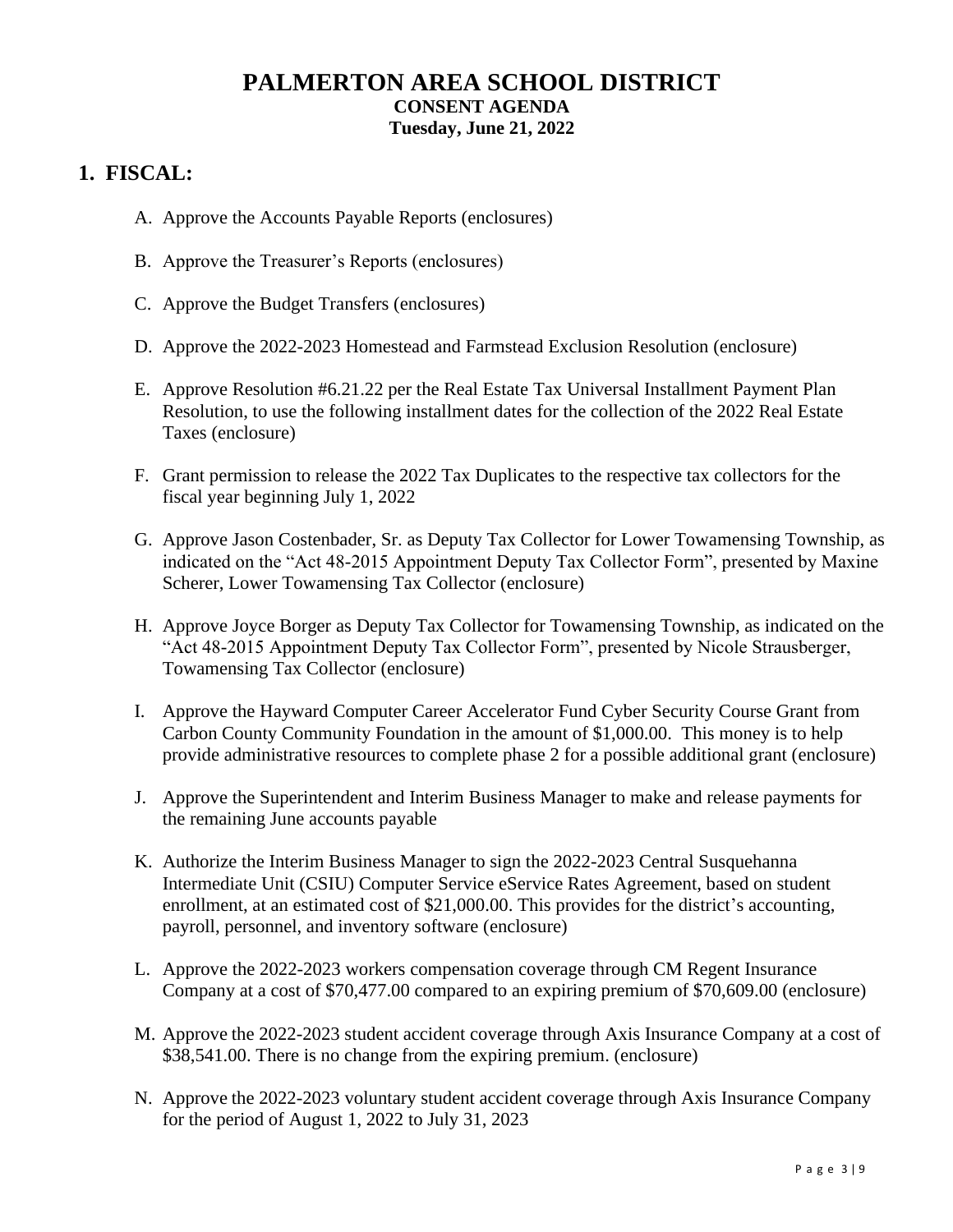- O. Approve the following bonding amounts for the 2022-2023 fiscal year: Board President \$100,000, Board Vice President \$100,000, Board Secretary \$100,000, Board Treasurer \$100,000, Superintendent \$100,000, Business Manager \$100,000, Employee Theft \$5,000, Forgery or Alteration \$100,000
- P. Approve all budget transfers for the fiscal year ending June 30, 2022 in order to comply with audit requirements. The Board will be provided with an itemized listing of all required budget transfers upon completion of the 2021-2022 audit.

## **2. PERSONNEL:**

- A. Approve tenure status for the following teachers who have attained three (3) years of satisfactory performance ratings with the Palmerton Area School District:
	- Michael J. Horvath
	- Kelly Ord
	- Maria Schaffer
	- Sarah Sullivan
- B. Approve the following cafeteria workers for the summer feeding program effective July 5, 2022 through August 4, 2022:
	- Linda Duyka
	- Diane Gebhard
	- Wendy Magner
- C. Approve the following staff to work in the Summer School program from July 12, 2022 through August 4, 2022:
	- Teachers at \$33.00/hour per the PAEA Collective Bargaining Agreement: Morgan Hesse; Jodi Kocher; Vicki McHugh; Amy Negley; Kimberly Nenscel; Joshua Rake; Lori Smith; Morgan Kemmerer
	- Instructional Assistants at contractual hourly rate per the PAESPA Agreement: Elizabeth Campbell; Darlene Smale
	- Instructional Assistants at an hourly rate of \$16.28/hour: Karissa Nenscel; Kelly Warner
	- Health Room Technician at contractual hourly rate per the PAESPA Agreement effective August 2-4, 2022: Michelle Bisbing
- D. Approve Kristina Manning as staff member for the Extended School Year (ESY) program from July 5, 2022 through July 28, 2022 at a rate of \$33.00/hour per the PAEA Collective Bargaining Agreement
- E. Approve retroactively Andrew Remsing as summer program facilitator of the eBridges Course/Credit Recovery Program for students in grades 7-12 from June 13, 2022 through June 30, 2022 at the rate of \$33.00/hour per the PAEA Collective Bargaining Agreement
- F. Approve Kristen Perdew as Algebra Tutor for 30 hours at a rate of \$33.00/hour effective July 1, 2022 through August 29, 2022
- G. Approve Kimberly Carlson as Substitute Teacher at a daily rate of \$110.00 effective June 22, 2022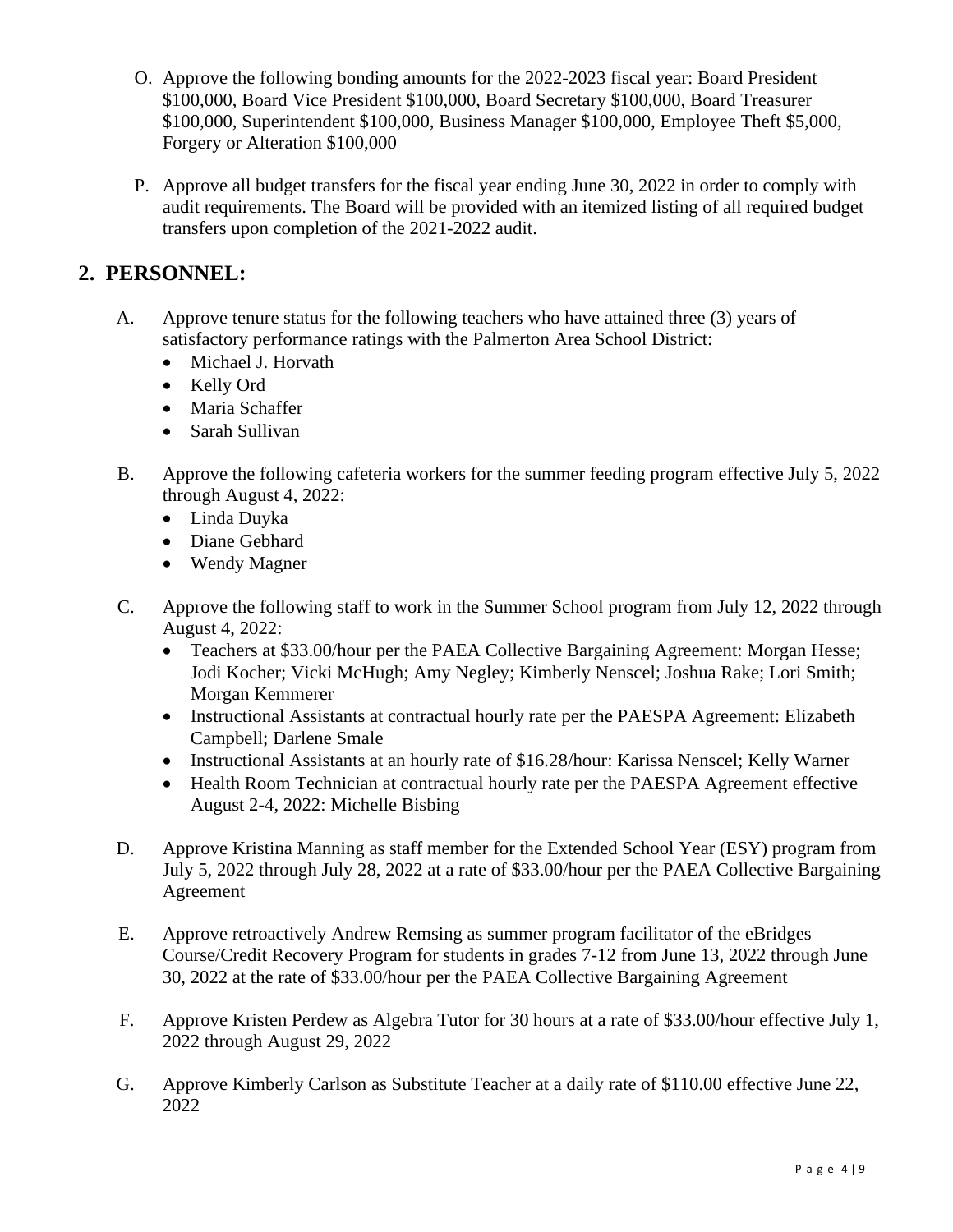H. Approve the following club advisors at S.S. Palmer/Parkside Elementary Schools for the 2022- 2023 school year:

| <b>Kimberly Nenscel</b> | Computer Co-Advisor           | \$397.50 |
|-------------------------|-------------------------------|----------|
| Alexander Orr           | Computer Co-Advisor           | 397.50   |
| Ryan Heller             | <b>Student Council</b>        | \$795.00 |
| Tanya Hess              | <b>Safety Patrol</b>          | 795.00   |
| Bronwyn Cseh            | <b>Safety Patrol</b>          | 795.00   |
| Monique Hofford         | <b>Sixth Sense Co-Advisor</b> | 405.00   |
| Deanna Iles             | Sixth Sense Co-Advisor        | 405.00   |
| Pamela Andrews          | Yearbook                      | 795.00   |

I. Approve the following club advisors at Towamensing Elementary School for the 2022-2023 school year:

| Natalie Madeira | Chorus                            | \$1,569.00 |
|-----------------|-----------------------------------|------------|
| Kathryn Malay   | Environmental                     | \$1,209.00 |
| Kristin Heller  | <b>Student Council Co-Advisor</b> | \$397.50   |
| Jodi Kocher     | <b>Student Council Co-Advisor</b> | \$397.50   |
| Trisha Green    | <b>Yearbook Co-Advisor</b>        | \$397.50   |
| Krystle Meglio  | <b>Yearbook Co-Advisor</b>        | 397.50     |

J. Approve the following club advisors at the Junior High School for the 2022-2023 school year:

| Melissa Hoffman         | <b>ACE Co-Advisor</b>             | 405.00<br>S  |
|-------------------------|-----------------------------------|--------------|
| Sarah Sullivan          | <b>ACE Co-Advisor</b>             | 405.00       |
| Laura Reichard          | <b>Band</b>                       | \$1,569.00   |
| Laura Reichard          | Chorus                            | \$1,569.00   |
| Melissa Hoffman         | National Honor Society-JH         | \$1,010.00   |
| <b>Christopher Kery</b> | <b>Student Council Co-Advisor</b> | 503.50<br>\$ |
| Kevin Young             | <b>Student Council Co-Advisor</b> | 503.50       |
| <b>Brad Landis</b>      | <b>Yearbook Co-Advisor</b>        | 992.00       |
| Amy Morgan              | Yearbook Co-Advisor               | 992.00       |

K. Approve the following club/class advisors at the High School for the 2022-2023 school year:

| Vicki McHugh              | Aevidum                         | \$1,209.00   |
|---------------------------|---------------------------------|--------------|
| Miranda Allen             | Art Co-Advisor                  | \$971.00     |
| <b>Robert Falkenstein</b> | Avenger (newspaper) Co-Advisor  | \$1,984.50   |
| Katherine Baumgardt       | Avenger (newspaper) Co-Advisor  | \$1,984.50   |
| Amanda Cappella           | <b>Buddies</b>                  |              |
| Theresa Hall              | Chorus                          | \$2,170.00   |
| Michele Heydt             | <b>Color Guard</b>              | \$1,410.00   |
| Malia Mueller             | <b>Concert Band</b>             | \$2,170.00   |
| <b>Brent Harris</b>       | Drama - Fall                    | \$1,764.00   |
| <b>Brent Harris</b>       | Drama – Spring                  | \$1,764.00   |
| <b>Michael Gombert</b>    | <b>Environmental Co-Advisor</b> | 604.50<br>\$ |
| Paul McArdle              | <b>Environmental Co-Advisor</b> | \$<br>604.50 |
| Jennifer Danzeisen        | <b>FBLA Co-Advisor</b>          | \$<br>604.50 |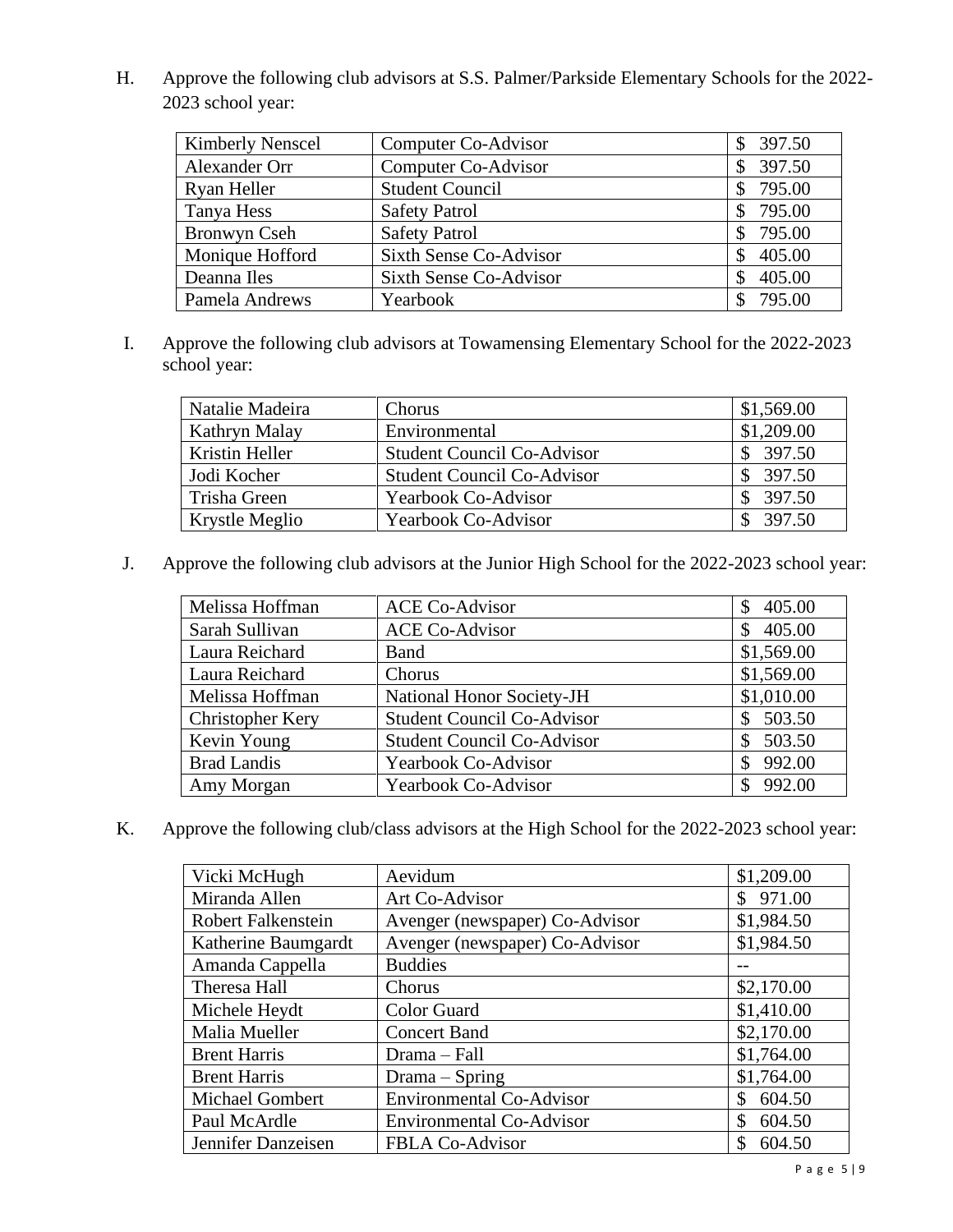| Kerry Palumbo            | <b>FBLA Co-Advisor</b>                    | $\mathcal{S}$<br>604.50 |
|--------------------------|-------------------------------------------|-------------------------|
| <b>Brent Harris</b>      | Film                                      | $-$                     |
| Miranda Allen            | Freshman Class Co-Advisor, Class of 2026  | \$<br>705.00            |
| Dawn Burke               | Freshman Class Co-Advisor, Class of 2026  | \$<br>705.00            |
| Christopher Walkowiak    | Gridiron                                  | $\overline{a}$          |
| Craig Borland            | <b>International Travelers</b>            | $-$                     |
| Dawn Burke               | Junior Class Co-Advisor, Class of 2024    | \$<br>705.00            |
| <b>Tammy Muniz</b>       | Junior Class Co-Advisor, Class of 2024    | \$<br>705.00            |
| <b>Travis Fink</b>       | Leo Co-Advisor                            | \$604.50                |
| <b>Tammy Muniz</b>       | Leo Co-Advisor                            | $\mathcal{S}$<br>604.50 |
| Malia Mueller            | <b>Marching Band</b>                      | \$4,763.00              |
| <b>Chrissy Rehatchek</b> | <b>Marching Band Assistant</b>            | \$2,630.00              |
| Jennifer Danzeisen       | <b>Mock Trial</b>                         | \$1,209.00              |
| <b>Alexander Knoll</b>   | <b>National Honor Society</b>             | \$2,018.00              |
| Miranda Allen            | <b>PAAC</b>                               | \$<br>810.00            |
| <b>Alexander Knoll</b>   | <b>PYEA</b>                               | \$1,209.00              |
| Vicki McHugh             | <b>SADD</b>                               | \$ 810.00               |
| <b>Alexander Knoll</b>   | Scholastic Scrimmage                      | \$1,010.00              |
| Craig Borland            | Senior Class Advisor, Class of 2023       | \$2,011.00              |
| <b>Justin Petersen</b>   | Social Media                              | $-$                     |
| <b>Travis Fink</b>       | Sophomore Class Co-Advisor, Class of 2025 | \$<br>705.00            |
| <b>Tammy Muniz</b>       | Sophomore Class Co-Advisor, Class of 2025 | \$<br>705.00            |
| <b>Susan Dellicker</b>   | Souled Out                                | $\overline{a}$          |
| <b>Brandyn Miller</b>    | <b>Stage Crew</b>                         | \$2,081.00              |
| <b>Brent Harris</b>      | <b>Stage Crew Assistant</b>               | \$1,643.00              |
| Jeana Baumgardt          | <b>Student Council Co-Advisor</b>         | \$1,005.50              |
| <b>Joshua Nenscel</b>    | <b>Student Council Co-Advisor</b>         | \$1,005.50              |
| <b>Brandyn Miller</b>    | Video                                     | $-$                     |
| Robert Falkenstein       | Yearbook Co-Advisor                       | \$1,984.50              |
| <b>Joshua Nenscel</b>    | <b>Yearbook Co-Advisor</b>                | \$1,984.50              |

L. Approve the following curriculum advisory council (CAC) representatives at S.S. Palmer/ Parkside Elementary Schools for the 2022-2023 school year:

| Katherine Gilmartin | Grades K and 1 | \$1,773.00 |
|---------------------|----------------|------------|
| Valerie Hunsicker   | Grades 2 and 3 | \$1,773.00 |
| Meghan Barclay      | Grade 4        | \$1,773.00 |
| Deanna Iles         | Grade 5        | \$1,773.00 |
| Monique Hofford     | Grade 6        | \$1,773.00 |

M. Approve the following curriculum advisory council (CAC) representatives at Towamensing Elementary School for the 2022-2023 school year:

| <b>Brittany Zeky</b>   | Grades K and 1            | \$1,773.00 |
|------------------------|---------------------------|------------|
| <b>Lindsay Serfass</b> | Grades 2 and 3 Co-Advisor | 886.50     |
| Alexandrea Spalding    | Grades 2 and 3 Co-Advisor | 886.50     |
| <b>Susan Deem</b>      | Grade 4                   | \$1,773.00 |
| Lisa Ward              | Grade 5                   | \$1,773.00 |
| Jaclyn Ivancich        | Grade 6                   | \$1,773.00 |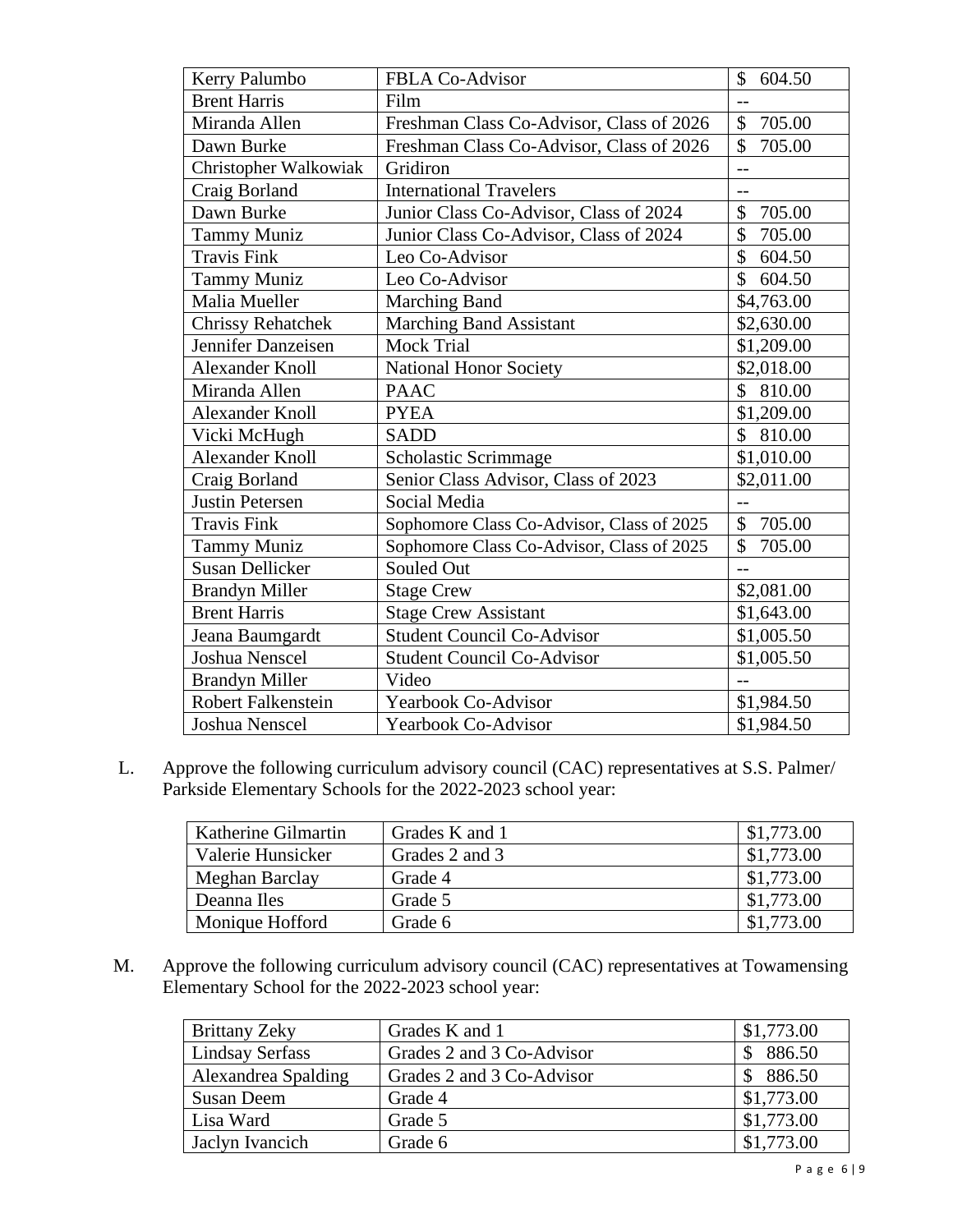N. Approve the following curriculum advisory council (CAC) representatives at the Junior High School for the 2022-2023 school year:

| <b>Brad Landis</b> | Math/Science Co-Advisor | 886.50     |
|--------------------|-------------------------|------------|
| Amy Morgan         | Math/Science Co-Advisor | 886.50     |
| Kimberly Seiler    | <b>Social Studies</b>   | \$1,773.00 |
| Kathryn Zurn       | English/LA              | \$1,773.00 |

O. Approve the following curriculum advisory council (CAC) representatives at the High School for the 2022-2023 school year:

| Miranda Allen          | Dept. Chair, Secondary Specialist | \$1,773.00   |
|------------------------|-----------------------------------|--------------|
| Jennifer Danzeisen     | Dept. Chair, Business Education   | \$1,773.00   |
| Dawn Burke             | Dept. Co-Chair, English           | 886.50<br>\$ |
| Kerry Palumbo          | Dept. Co-Chair, English           | 886.50<br>\$ |
| <b>Susan Dellicker</b> | Dept. Chair, World Language       | \$1,773.00   |
| Jeremy Coleman         | Dept. Chair, Health/PE            | \$1,773.00   |
| <b>Tammy Muniz</b>     | Dept. Chair, Mathematics          | \$1,773.00   |
| Jeanne Knepper         | Dept. Chair, Science              | \$1,773.00   |
| Michael Gombert        | Dept. Co-Chair, Social Studies    | 886.50       |
| Paul McArdle           | Dept. Co-Chair, Social Studies    | 886.50       |

P. Approve the following computer coaches for the 2022-2023 school year:

| Michelle Davis        | Parkside               | \$1,845.00 |
|-----------------------|------------------------|------------|
| William Acierno       | S.S. Palmer            | \$1,845.00 |
| <b>Tyler Svetik</b>   | S.S. Palmer            | \$1,845.00 |
| Adrienne Pelo         | Towamensing            | \$1,845.00 |
| Krystle Meglio        | Towamensing Co-Advisor | 922.50     |
| Kelly Beblavy         | Towamensing Co-Advisor | 922.50     |
| Brianna Carroll       | Junior High            | \$1,845.00 |
| Amy Morgan            | Junior High            | \$1,845.00 |
| Joshua Nenscel        | <b>High School</b>     | \$1,845.00 |
| Justin Petersen       | <b>High School</b>     | \$1,845.00 |
| <b>Andrew Remsing</b> | <b>High School</b>     | \$1,845.00 |

Q. Approve the following coaches effective June 22, 2022:

| Michael J. Horvath | <b>Cross Country Head Coach</b>    | \$4,177.00 |
|--------------------|------------------------------------|------------|
| Ryan King          | Baseball Volunteer Assistant Coach | $- -$      |

R. Accept the following resignations:

| Diane Fronheiser | <b>PT</b> Custodian          | Effective June 1, 2022  |
|------------------|------------------------------|-------------------------|
| Brian Spadt      | <b>Field Hockey MS Coach</b> | Effective June 13, 2022 |
| Keri Repnyek     | Lead Cook                    | Effective June 13, 2022 |

S. Approve tuition reimbursements (enclosure)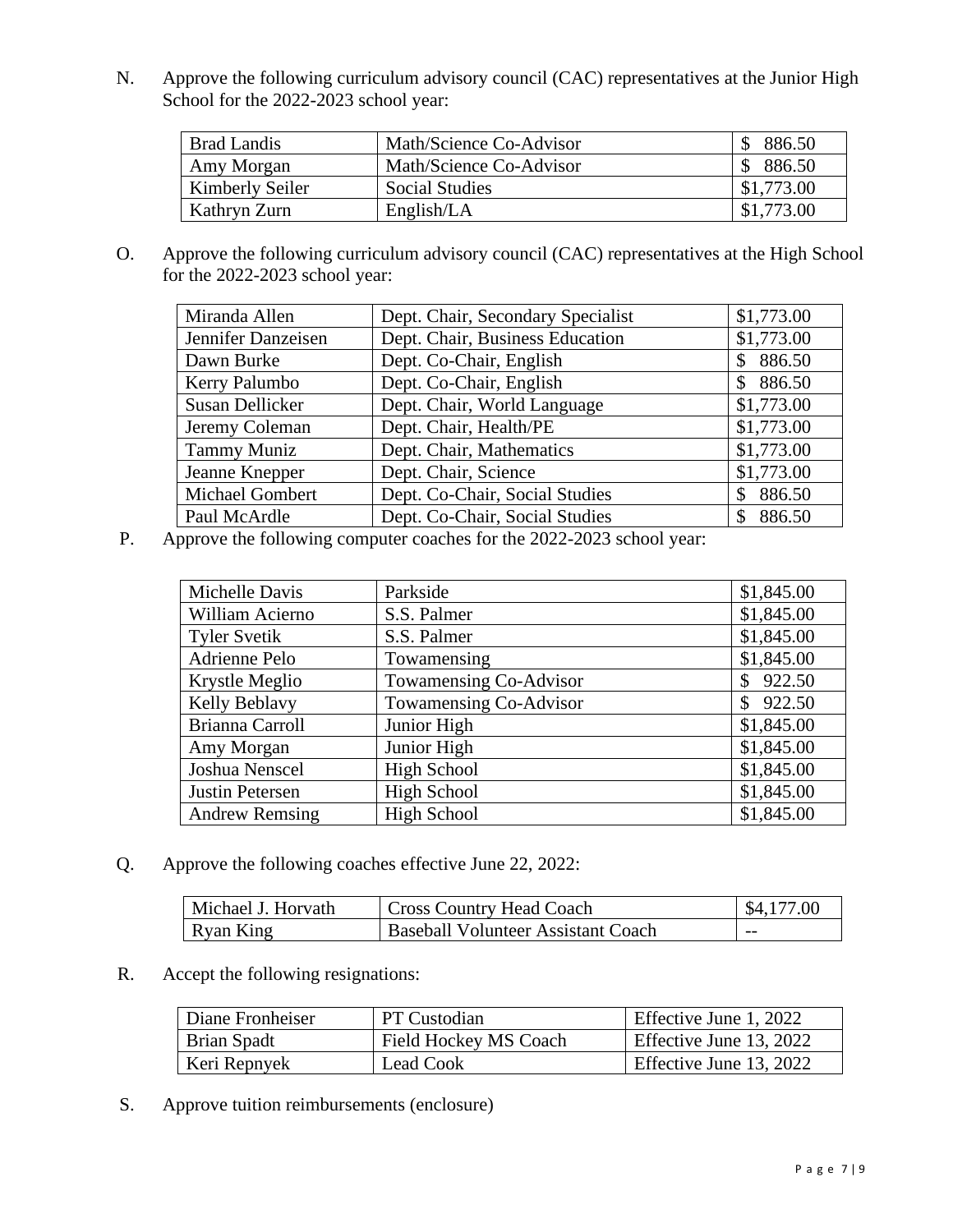# **3. OTHER:**

- A. Approve the contract with Leon A. George II School Buses, Inc., for transportation of school students beginning July 1, 2022 through June 30, 2024 (enclosure)
- B. Approve the food service contract renewal with Metz Culinary for the 2022-2023 school year (enclosure)

| C. Approve the following facilities contracts for the 2022-2023 school year (enclosures): |  |  |
|-------------------------------------------------------------------------------------------|--|--|
|                                                                                           |  |  |

| 1.  | 3B Services               | Boiler maintenance - district wide                                   |
|-----|---------------------------|----------------------------------------------------------------------|
| 2.  | <b>ABE</b> Laboratories   | Domestic well water testing – Towamensing                            |
| 3.  | George's Sewer &          |                                                                      |
|     | Drain                     | Pump out septic system – Towamensing                                 |
| 4.  | <b>Johnson Controls</b>   | Fire alarm testing, fire & security alarm monitoring-district wide   |
| 5.  | Kistler O'Brien           | Fire extinguishers $\&$ Ansul system testing $-$ HS/JHS/ Towamensing |
| 6.  | Kleen Air Systems         | Kitchen grease exhaust systems - HS/JHS/Towamensing                  |
| 7.  | <b>NRG Controls North</b> | Building automation control maintenance – district wide              |
| 8.  | <b>Otis Elevator</b>      | Elevator maintenance $\&$ inspection – Parkside                      |
| 9.  | Proasys                   | Heating/cooling water treatment – district wide                      |
| 10. | <b>Brightly Software</b>  | Facility request for use program - district wide                     |
| 11. | Security Service Co.      | Security & fire alarm monitoring $-$ S.S. Palmer/Towamensing         |
| 12. | Seitz                     | Exterminator service – district wide                                 |
| 13. | <b>SSM</b> Group          | Asbestos inspection; asbestos awareness training - Facility staff    |
| 14. | ThyssenKrupp              | Elevator maintenance $\&$ inspection $-$ S.S. Palmer/JHS             |
| 15. | <b>Waste Management</b>   | Trash $\&$ recycling removal – district wide                         |

- D. Approve the agreement with James R. Schwab for behavioral intervention and counseling at the rate of \$105.00/hour as needed for the 2022-2023 school year (enclosure)
- E. Approve the CLIU #21 *Revised* Agreement for TransPerfect Remote Interpreters Products & Services beginning July 1, 2022 through June 30, 2023 (enclosure)
- F. Approve the Cost Savings Program election with Behavioral Health Associates for the 2022- 2023 school year (enclosure)
- G. Approve the contract for services with Behavioral Health Associates for the 2022-2023 school year (enclosure)
- H. Approve Arthur Feinberg, School Psychologist, at a rate of \$450.00/day not to exceed 130 days effective for the 2022-23 school year
- I. Approve the settlement agreements for the following students:
	- $•$  #24013
	- #22223
- J. Approve the Dual Enrollment Agreement with Lehigh Carbon Community College beginning July 1, 2022 through June 30, 2023 (enclosure)